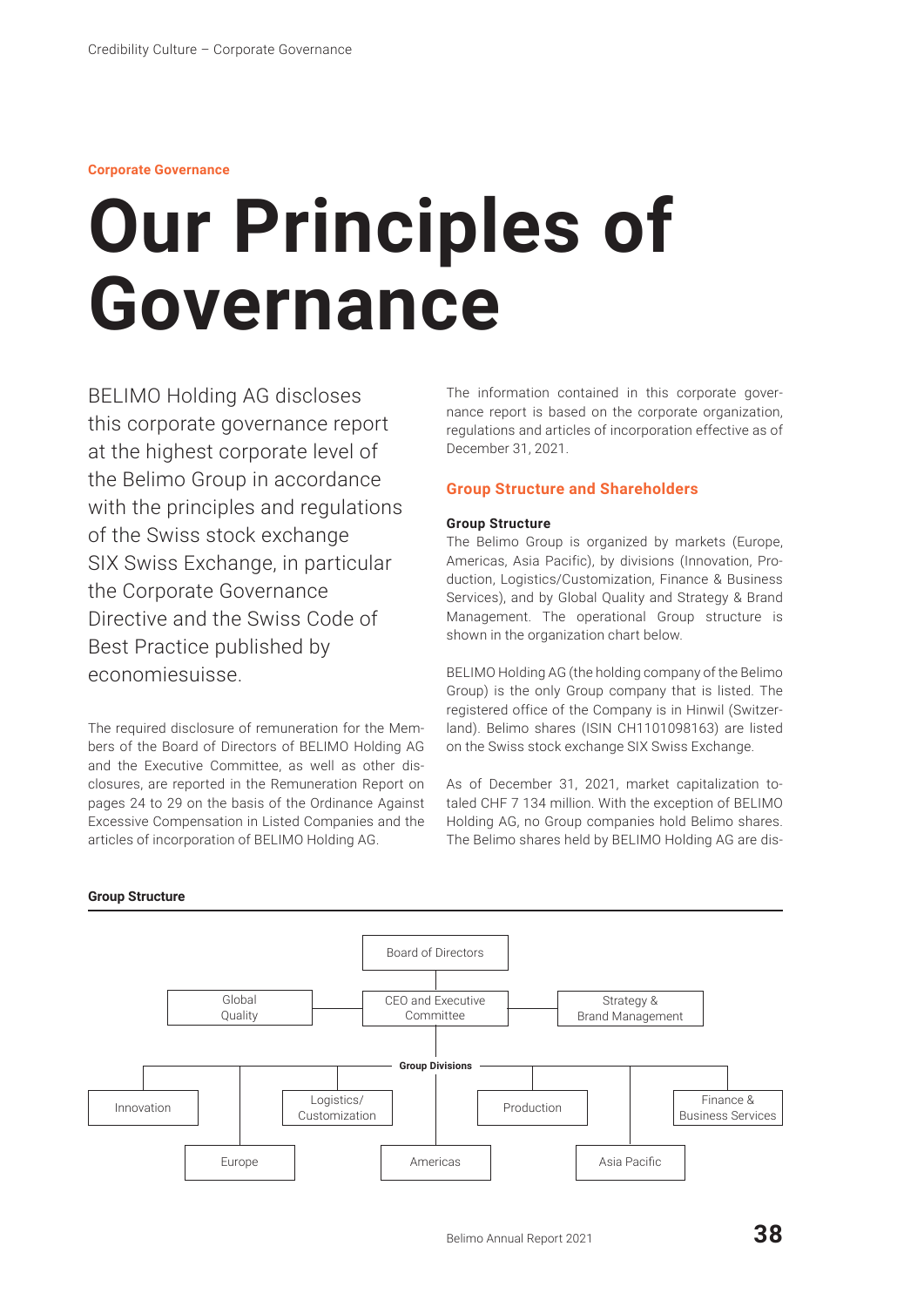closed on page 133. Further details on Belimo shares are provided on pages 138 to 139. Information regarding the unlisted companies is given on page 124.

## **Significant Shareholders**

As of December 31, 2021, the following shareholders owned more than three percent of the share capital of BELIMO Holding AG:

| <b>Shareholder</b>                   | Number<br>of Belimo<br>shares |        | Ownership Voting rights <sup>1)</sup> |
|--------------------------------------|-------------------------------|--------|---------------------------------------|
|                                      |                               |        |                                       |
| BlackRock, Inc.                      | 372 234                       | 3.03%  | 3.03%                                 |
| Ameriprise<br>Financial, Inc.        | 513 185                       | 4.17%  | 4.17%                                 |
| The Capital Group<br>Companies, Inc. | 613740                        | 4.99%  | 4.99%                                 |
| 1832 Asset<br>Management L.P.        | 719700                        | 5.85%  | 5.00%                                 |
| Group<br>Linsi                       | 2 402 600                     | 19.53% | 19.51%                                |

1) Maximum voting rights based on the Company's registration limits, section "Limitation of Transferability and Nominee Registrations" pages 39/40.

Disclosure notices relating to persons or groups with significant shareholdings (more than three percent of voting rights) can be found at:

[www.six-exchange-regulation.com](http://www.six-exchange-regulation.com)

As of December 31, 2021, BELIMO Holding AG held 0.01 percent of the share capital.

## **Cross-Shareholdings**

There are no cross-shareholdings with other companies.

# **Capital Structure**

Information on the capital structure is contained to a large extent in the articles of incorporation of BELIMO Holding AG and in the financial statements of BELIMO Holding AG (pages 130 to 135). The articles of incorporation are available at:

**f** [belimo.com/corporate-governance](http://www.belimo.com/corporate-governance)

## **Capital**

The ordinary share capital of BELIMO Holding AG totals CHF 615 000.

## **Approved and Conditional Capital in Particular**

The Company has no approved or conditional share capital.

## **Changes in Equity**

The shareholders' equity of BELIMO Holding AG has changed during the last three years as follows:

|                      | 2021    | 2020    | 2019      |
|----------------------|---------|---------|-----------|
| in CHF 1 000         |         |         |           |
| Shareholders' equity |         |         |           |
| as of December 31    | 285 007 | 302 927 | - 309 095 |

## **Shares**

The share capital is divided among 12 300 000 registered shares, each with a nominal value of CHF 0.05. All registered shares are fully paid up and entitle the holder to dividends.

The Company maintains a share register, in which the names and addresses of owners and beneficial owners of shares are entered. Each share entered in the share register at the date determined in advance by the Board of Directors entitles the holder to one vote at the Annual General Meeting. In the event of a share capital increase, shareholders have a right of first refusal to subscribe to new shares in proportion to their existing shareholding and legal requirements.

## **Participation and Dividend-Rights Certificates**

BELIMO Holding AG has issued neither participation nor dividend-rights certificates.

## **Limitation of Transferability and Nominee Registrations**

In terms of the relationship with the Company, only those persons who are entered in the share register shall be considered registered shareholders or beneficial owners. Buyers of shares or their beneficial owners must apply in writing to be entered in the share register. The Company may refuse to make an entry in the share register if the applicant fails to declare expressly that he/she has acquired and will hold the shares on his/her own behalf and for his/her own account.

A shareholder or beneficial owner shall be entered in the share register as a voting shareholder or beneficial owner for a maximum of five percent of the total number of shares as shown in the commercial register. Legal entities and private partnerships related to one another through ownership or voting rights, by shared management, or in any similar manner, and individuals, legal entities and private partnerships acting jointly or in a coordinated manner shall be deemed one person. Shareholders holding more than five percent of the total number of shares at the time this provision was introduced shall continue to be registered in the share register with the number of shares actually held.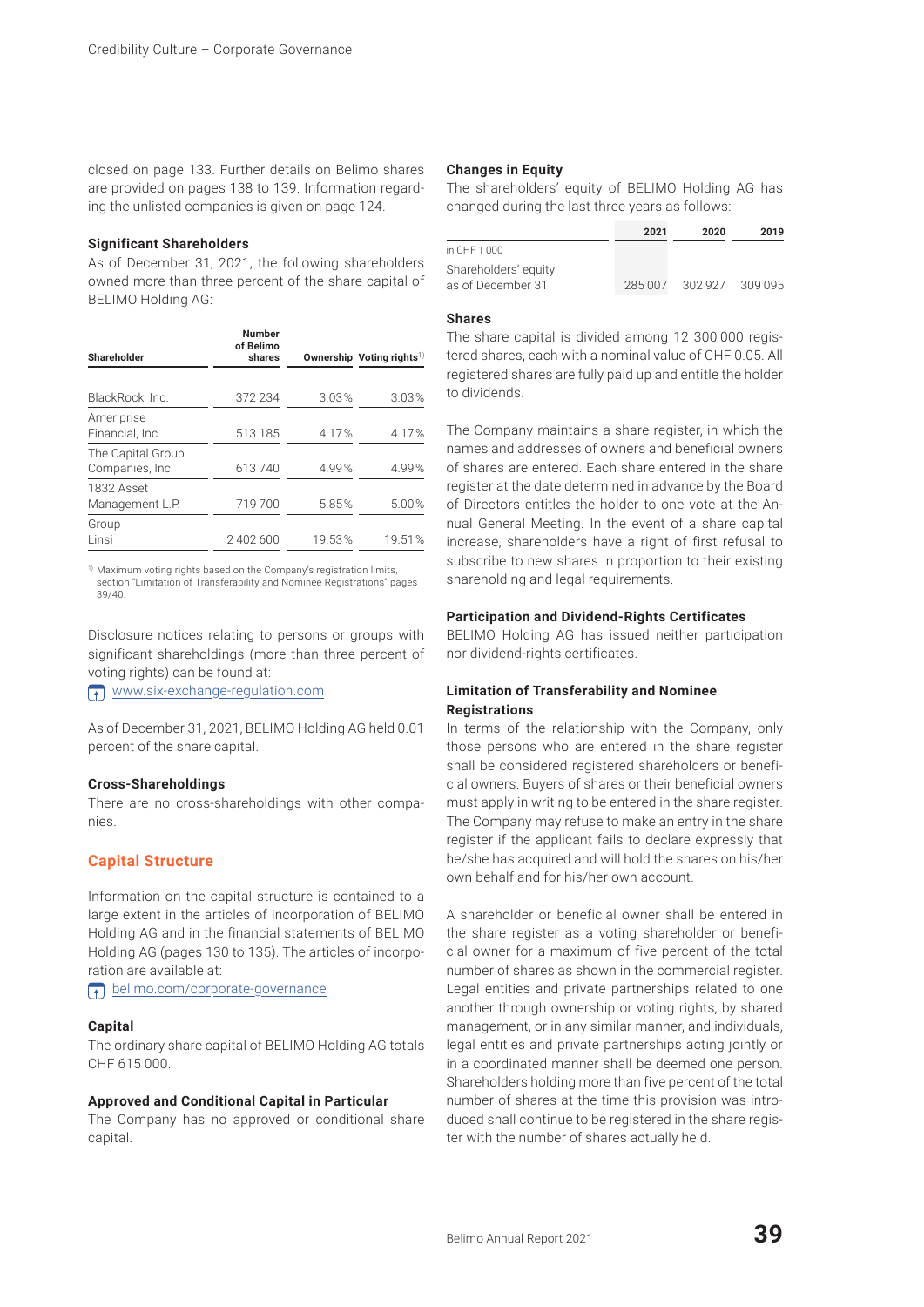By application of regulations, the Board of Directors may define exceptions to the five-percent registration limit. For the Group Linsi, a 19.51 percent registration limit was defined.

## **Convertible Bonds and Share Options**

BELIMO Holding AG has no outstanding convertible bonds or share options. No options were issued to employees.

# **Board of Directors**

# **Members of the Board of Directors**

The Board of Directors of BELIMO Holding AG comprised a total of six members as of December 31, 2021.

## **Further Activities and Relationships**

Personal details and further activities and relationships of the individual Members of the Board of Directors are shown on pages 42 to 43.

## **Independence of Non-Executive Members**

The Board of Directors consists of non-executive members. This means that no member exercised an operational function for the Belimo Group during the three financial years preceding the reporting period.

The other Members of the Board of Directors and the companies they represent have no material business relationships with the Belimo Group.

# **Mandates**

No Member of the Board of Directors may hold more than four additional mandates in the ultimate strategic management bodies or on the ultimate boards of listed companies which do not belong to the Belimo Group. The Board of Directors may allow a maximum of two exceptions per member in specific cases.

The acceptance of a maximum of four mandates in the ultimate strategic management bodies or on the ultimate boards of non-listed companies which do not belong to the Belimo Group is permissible for a Member of the Board of Directors as long as the Member of the Board of Directors is not impaired in exercising his or her obligations to BELIMO Holding AG.

## **Election and Term of Office**

According to the articles of incorporation, the Board of Directors is made up of at least three and no more than seven Members, who are elected individually by the Annual General Meeting (AGM) for a term of office of one year, which ends with the next ordinary Annual General Meeting. Upon reaching 70 years of age, Members of the Board of Directors may be elected for a term of office one final time.

# **Internal Organization**

The Board of Directors is the supreme management body in the Belimo Group. It is empowered to make decisions with respect to all matters that are not reserved for the Annual General Meeting by law or in accordance with the articles of incorporation, or that the Board has not delegated to another body by regulation or resolution. The Board of Directors constitutes itself, subject to legal and statutory provisions. The Chairman and the Deputy Chairman of the Board of Directors as well as the Members of the Remuneration and Nomination Committee are elected individually by the Annual General Meeting for a term of office of one year, which ends with the next ordinary Annual General Meeting. The Board of Directors designates a secretary, who does not need to be a Member of the Board of Directors.

By law, the Board of Directors has the following nontransferable and non-assignable tasks:

- Directing the Company and issuing the necessary instructions
- Approving corporate policy and strategy
- Defining the organizational structure

#### **Information on the Members of the Board of Directors and their Committee Membership**

| Member                   | <b>Audit Committee</b> | Remuneration<br>and Nomination<br><b>Committee</b> | <b>Strategy Committee</b> | Year joined |
|--------------------------|------------------------|----------------------------------------------------|---------------------------|-------------|
| Patrick Burkhalter       | Member                 |                                                    | Member                    | 2014        |
| Dr. Martin Zwyssig       | Lead                   |                                                    |                           | 2011        |
| Prof. Adrian Altenburger |                        | Member                                             | Lead                      | 2015        |
| Sandra Emme              | Member                 | Lead                                               |                           | 2018        |
| Urban Linsi              |                        | Member                                             |                           | 2019        |
| Stefan Ranstrand         |                        |                                                    | Member                    | 2020        |
|                          |                        |                                                    |                           |             |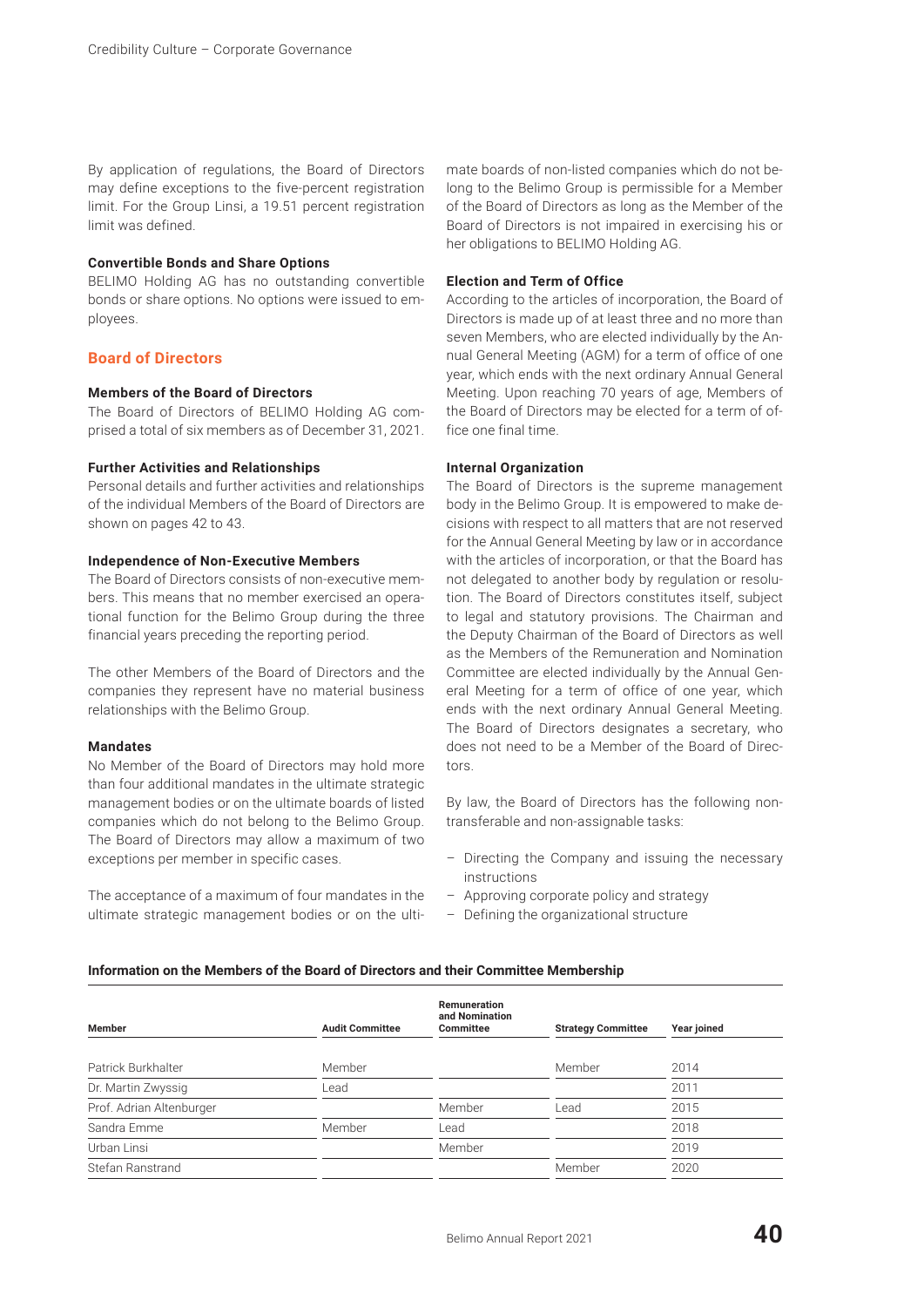## **Attendance of Ordinary Board Meetings in 2021**

The Board of Directors held ten ordinary meetings in 2021. The participation rate was 100 percent. Each meeting took six hours on average, for a total of 60 meeting hours.

|                          | Feb <sub>3</sub> | Feb 19    | Apr 9 | Jun 6          | Jun 7     | Jun 8     | Jul 5     | <b>Jul 16</b> | Sep 24 | Dec 3 |
|--------------------------|------------------|-----------|-------|----------------|-----------|-----------|-----------|---------------|--------|-------|
| Patrick Burkhalter       |                  | $\bullet$ |       | $\bullet$      | $\bullet$ | $\bullet$ | $\bullet$ |               |        |       |
| Dr. Martin Zwyssig       |                  |           |       | ●              |           |           |           |               |        |       |
| Prof. Adrian Altenburger |                  |           |       | $\blacksquare$ |           |           | -         |               |        |       |
| Sandra Emme              |                  |           |       |                |           |           |           |               |        |       |
| Urban Linsi              |                  |           |       |                |           |           |           |               |        |       |
| Stefan Ranstrand         |                  |           |       | $\bullet$      |           |           |           |               |        |       |

- Determining the design of the accounting system, financial control and financial planning
- Appointing and removing the persons entrusted with the management and representation of the Company
- Supervision of the persons in charge of management
- Drawing up the Annual Report and the Remuneration Report, preparing for the Annual General Meeting and carrying out its resolutions
- Notifying the judge in the event of insolvency

The Board of Directors may entrust the preparation and execution of its resolutions or the supervision of business to committees. The Board of Directors has established three permanent committees during the year under review: The Audit Committee, the Remuneration and Nomination Committee and the Strategy Committee.

The Board of Directors has delegated operational management to the Executive Committee, headed by the CEO, in accordance with the articles of incorporation of BELIMO Holding AG and the organizational regulations that have been issued (with the corporate schedule of responsibilities). The CEO is not a Member of the Board of Directors.

The Chairman of the Board of Directors, or, in his or her absence, the Deputy Chairman of the Board or a duly appointed member, calls the meetings and chairs the discussions.

#### *Functioning of the Board of Directors*

The Board of Directors holds at least five ordinary meetings per year. A as a rule, the dates of its ordinary meetings and committee meetings are scheduled early so that all members can attend in person. Extraordinary meetings may be convened as and when required. Any Board Member may submit a request for additional meetings to the Chairman, while stating the reasons.

The agenda for meetings is drawn up by the Chairman in cooperation with the CEO. Any Board Member may request additional items to be included in the agenda. Meetings are announced in writing by the Chairman. The invitation, together with the detailed agenda and attachments, is normally distributed to all participants one week prior to the date of the meeting. Provided that no member objects, the Board may then also discuss other urgent matters that were not included in the agenda. The Members of the Executive Committee may be invited to attend Board meetings. Other employees or third parties may also be invited to attend meetings, in order for the Board of Directors to receive adequate information for its decisions.

The Board of Directors makes decisions and conducts elections by a majority of the Members present at the meeting. A majority of Members must be present for the board to pass a resolution. Resolutions may also be passed by videoconferences, conference calls or by means of circulation, provided that no Member requests a verbal discussion at a meeting. The individual Members are required to step out of the meeting if matters are discussed that affect them or persons or legal entities related to them. The Board Members receive a complete copy of the minutes, with the other participants receiving an excerpt detailing the agenda items/resolutions of relevance to them.

In addition to board meetings, the Board of Directors holds regular meetings with the Executive Committee. Furthermore, the Board of Directors and the Executive Committee met for one workshop in 2021, which is included in the ten ordinary Board meetings.

On April 9, 2021, the Members of the Board of Directors, including the CEO and CFO, carried out their annual self-evaluation by compiling and discussing insights gained from a questionnaire completed in advance.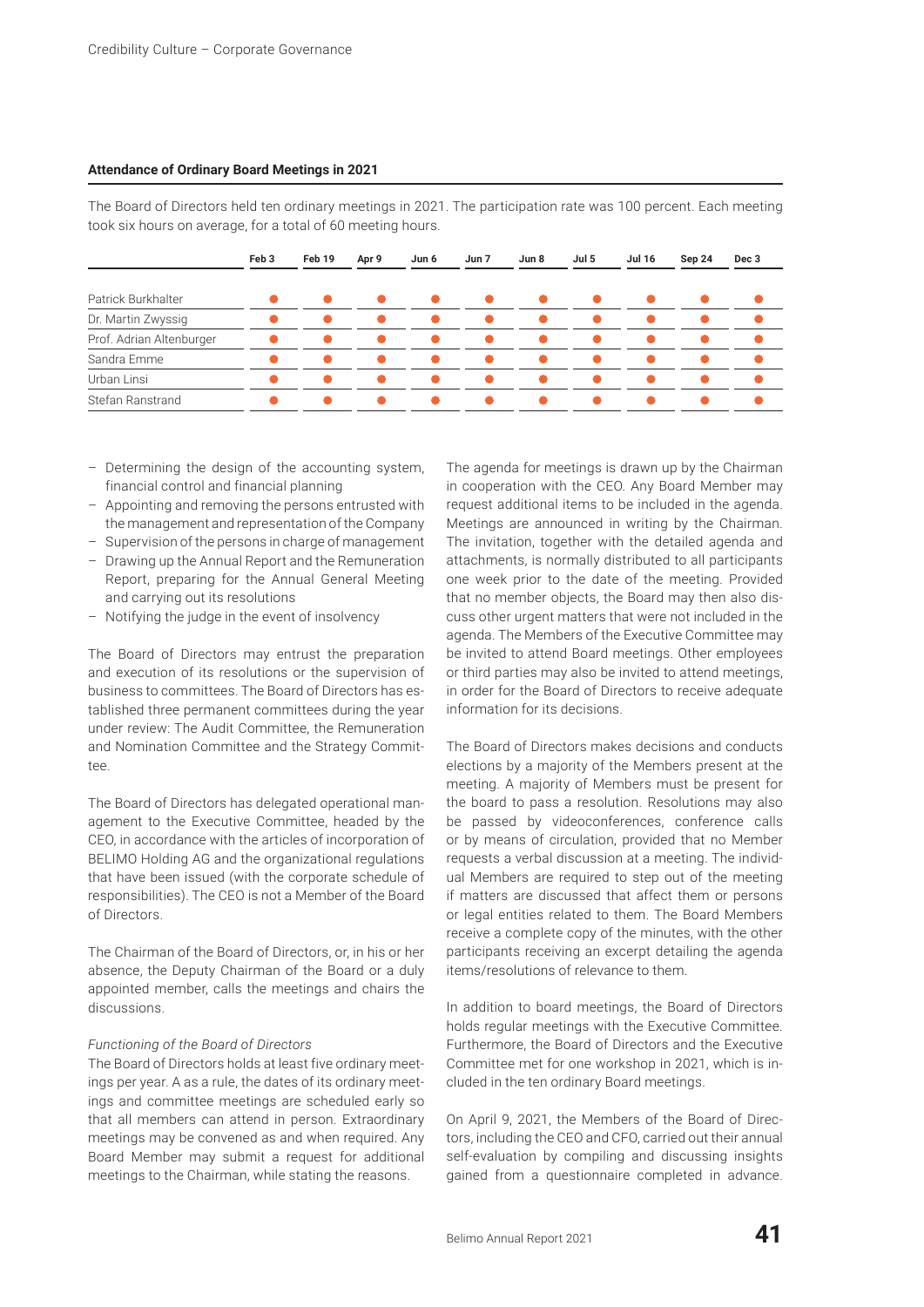## **Board of Directors**



## **Patrick Burkhalter, Chairman**

Patrick Burkhalter (1962, Swiss citizen) was elected to the Board of Directors at the 2014 Annual General Meeting and as Chairman of the Board at the 2019 Annual General Meeting (AGM). He is a Member of the Audit Committee and of the Strategy Committee.

From 1988 to 2018, Patrick Burkhalter held several positions at Ergon Informatik AG, Zurich (Switzerland). After starting his career as a software developer, he was appointed Chief Executive Officer and Member of the Board of Directors of the company in 1992. From 2016 to 2018 he led the company as its Chairman. He holds a degree in business administration and computer science (lic. oec. publ.) and acts as a guest speaker at ETH Zurich (Switzerland). Throughout his career, Patrick Burkhalter has accumulated relevant knowledge and expertise with IT, entrepreneurship, strategic development, and corporate governance.



#### **Dr. Martin Zwyssig, Deputy Chairman**

Dr. Martin Zwyssig (1965, Swiss citizen) was first elected to the Board of Directors at the 2011 AGM. He is Deputy Chairman of the Board and a Member of the Audit Committee (Lead).

Dr. Martin Zwyssig was Divisional Controller at Sarna Kunststoff Holding AG, Sarnen (Switzerland) before becoming Senior Vice President Finance & Controlling of the EMS-EFTEC Group in Romanshorn (Switzerland) in 2001. From 2003 to 2008, he was Group CFO of Schaffner Holding AG, Luterbach (Switzerland) and subsequently Group CFO of Ascom Holding AG, Baar (Switzerland). In 2014, Dr. Martin Zwyssig became Group CFO and Member of the Executive Board of Autoneum Holding AG, Winterthur (Switzerland). Since April 2020, he is Chief Financial Officer of the REHAU Group with headquarters in Muri b. Bern (Switzerland). Dr. Martin Zwyssig holds a master's degree in Accounting & Finance and a doctorate in business administration from the University of St. Gallen (Switzerland). His areas of expertise are financial management, accounting, tax, and corporate governance.



#### **Prof. Adrian Altenburger, Member**

Prof. Adrian Altenburger (1963, Swiss citizen) was first elected to the Board of Directors at the 2015 AGM. He is a Member of the Remuneration and Nomination Committee and of the Strategy Committee (Lead).

From 1999 to 2015 he was Partner, a Member of the Group Executive Committee, and a Member of the Board of Directors of the engineering company Amstein + Walthert AG, Zurich (Switzerland). In 2015 he was appointed Professor at the Lucerne University of Applied Sciences, School of Engineering & Architecture, and Head of the Institute of Building Technology and Energy, Lucerne (Switzerland). He is Vice President of the SIA Swiss Society of Engineers and Architects (Zurich) and Chairman of the SNV Swiss Association for Standardization (Winterthur). He graduated as an HVAC engineer HTL and holds a master's degree in architecture from ETH Zurich (MAS Arch. ETH). His field of expertise lies in energy and building technology engineering.

#### **Mandates in non-listed companies**

He is a Member of the Board of Directors at Jobst Willers Engineering AG (Rheinfelden), Energie Wasser Bern (ewb, Bern), BS2 AG (Zurich), Artha AG (Schlieren), and Pasquale Baurealisation AG (Zurich).

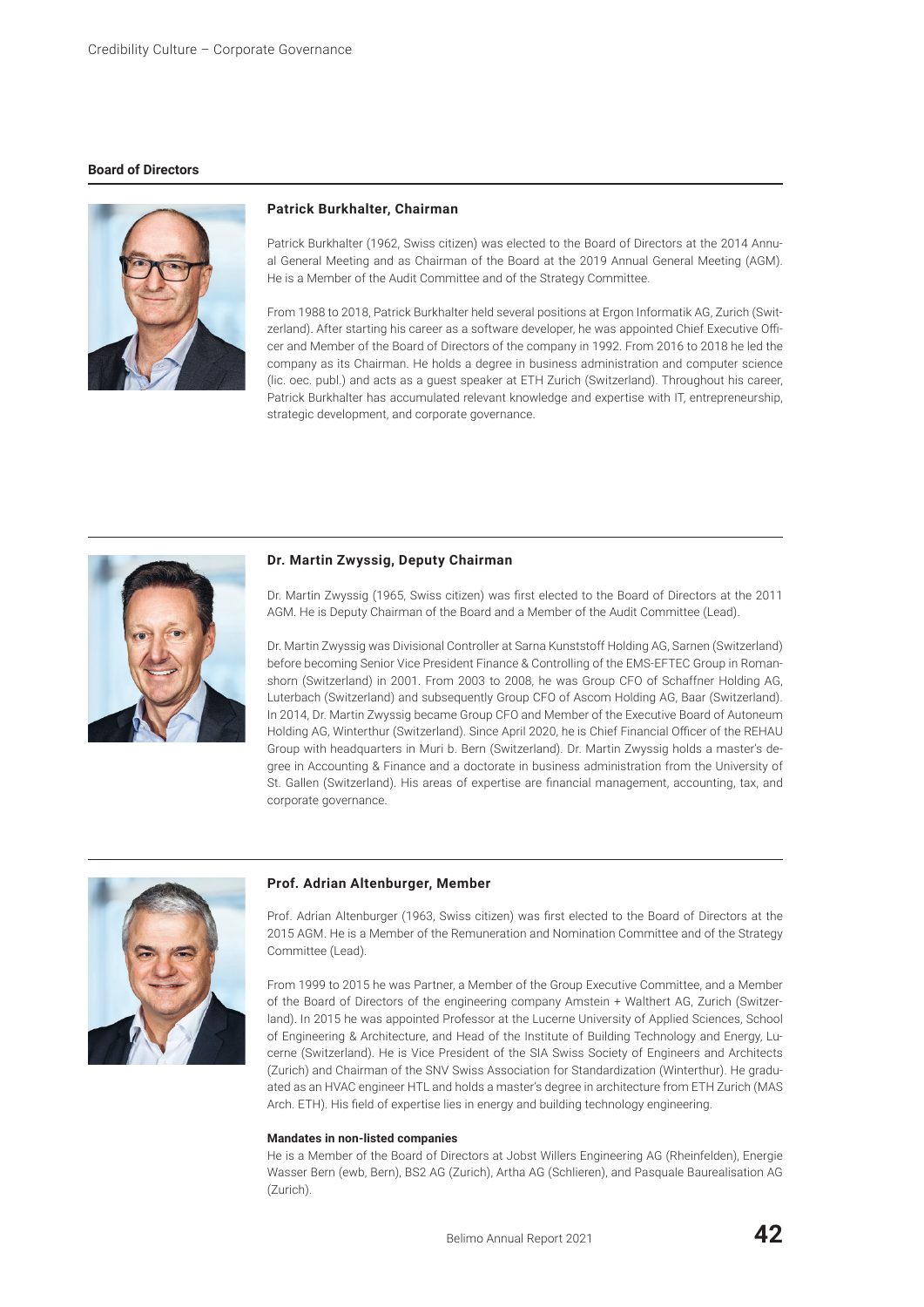

#### **Sandra Emme, Member**

Sandra Emme (1972, Swiss/German citizen) was elected to the Board of Directors at the 2018 AGM. She is a Member of the Audit Committee and the Remuneration and Nomination Committee (Lead).

Since 2011, she has been working in various positions for Google Switzerland GmbH, Zurich, most recently as Industry Leader for Cloud Enterprise in Global Business Development. She is a lecturer for Leading Digital Business Transformation at the IMD Business School, Lausanne (Switzerland). Since January 2021, she has been a Member of the Steering Committee of the digital innovation initiative digitalswitzerland. She holds a Master of Arts in business and international management from the University of Applied Sciences Bremen (Germany) and completed part of her studies at the Ecole Supérieure de Commerce, Marseilles (France). In 2015, she earned an advanced degree in Leading Digital Business Transformation at the IMD Business School. Her fields of expertise are digital transformation strategy, international business development, and entrepreneurship.

#### **Mandates in listed companies**

She is a Member of the Board of Directors of Metall Zug AG, Zug (Switzerland). Furthermore, she has been proposed for election to the Board of Directors of the Zehnder Group, Gränichen (Switzerland), at the next Annual General Meeting in April 2022.



#### **Urban Linsi, Member**

Urban Linsi (1974, Swiss citizen) was elected to the Board of Directors at the 2019 AGM. He is a Member of the Remuneration and Nomination Committee.

Between 2009 and 2014 Urban Linsi worked for the architecture firm Linsi Delco, Uetikon am See (Switzerland) before joining Braune Roth AG, Ingenieurbüro für Akustik, Bauphysik und Lärmbekämpfung, Rorschacherberg (Switzerland), as a project manager. Urban Linsi completed an apprenticeship as a bricklayer and subsequently as a carpenter. Furthermore, he is a Technician TS-Holzbau and has completed various training programs in the field of energy and sustainable construction. He is also a Member of the Sustainable Construction Network Switzerland (NNBS). Urban Linsi is a Member of the anchor shareholder Group Linsi. As such, he acts as the representative of the Linsi family. His field of expertise lies in energy and building technology engineering.

#### **Mandates in non-listed companies**

Urban Linsi is Chairman of the U.W. Linsi Foundation and Head of the Executive Committee.



#### **Stefan Ranstrand, Member**

Stefan Ranstrand (1960, Swiss and Swedish citizen) was elected to the Board of Directors at the 2020 AGM. He is a Member of the Strategy Committee. Between 2009 and 2021, he was President and CEO of Tomra Systems ASA, Asker (Norway), which specializes in recycling solutions. During this time, Tomra became the market leader in food sorting and grading, following a dedicated mergers and acquisitions strategy, and the company's market capitalization grew from NOK 3.5 billion to NOK 76 billion. Prior to that, he worked in various executive positions for ABB Ltd. in China, Japan, Malaysia, Switzerland, and the Czech Republic. He holds a Master of Science degree in Industrial and Management Engineering from the University of Technology Darmstadt (Germany) and Linköping University (Sweden). His fields of expertise lie in leading a globally active listed industrial company and in matters relating to Asia Pacific. He is impact-oriented with a focus on sustainable business and was awarded European CEO of the Year for Sustainable Businesses in 2018.

#### **Changes in the Board of Directors during the Reporting Period**

No changes. More information on former Members of the Board of Directors can be found in under [belimo.com/financial-reports](http://www.belimo.com/financial-reports)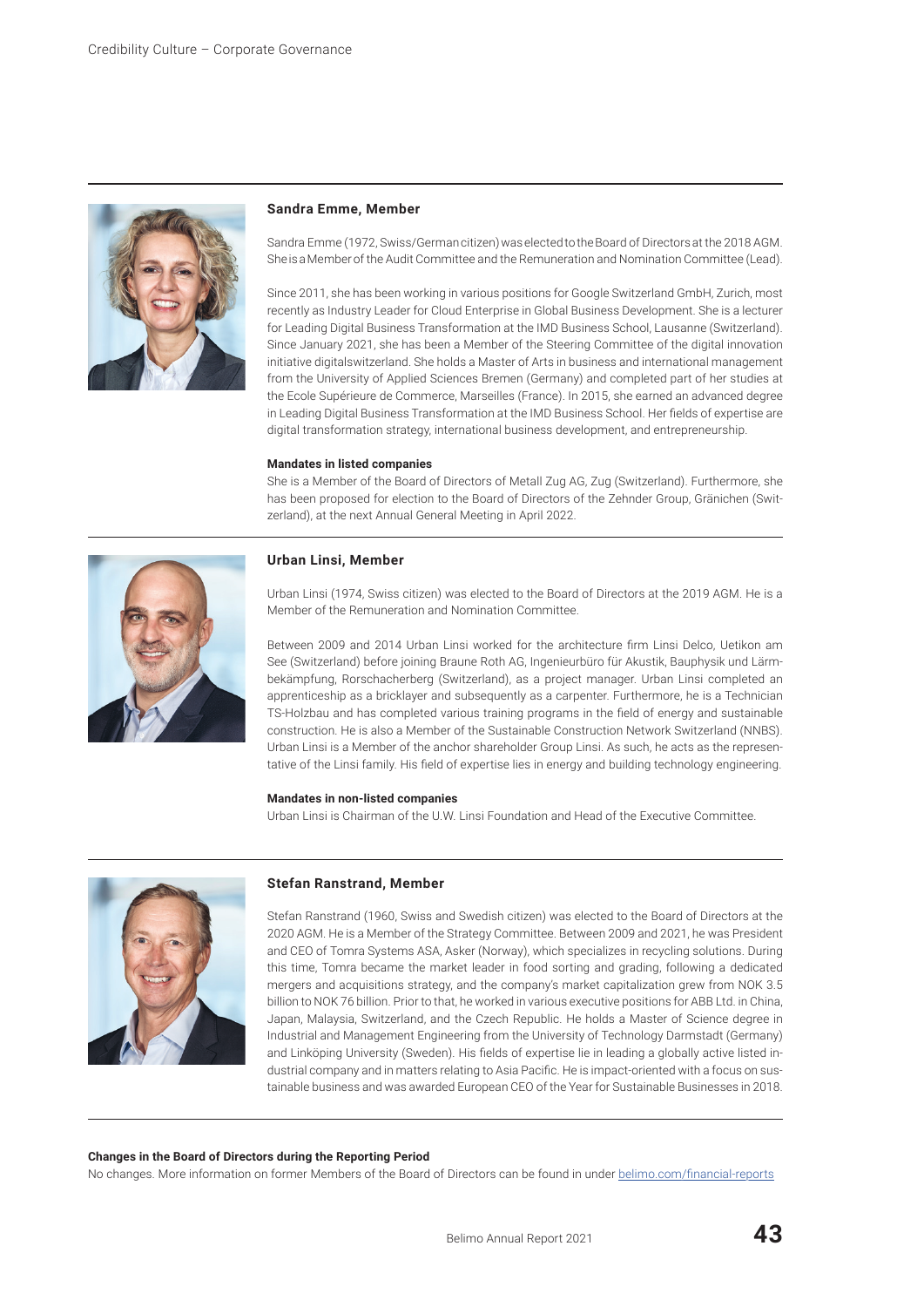Suggestions for improvement have been recognized and implemented.

# *Composition/Functioning of the Committees of the Board of Directors*

The duties of the Audit Committee, the Remuneration and Nomination and the Strategy Committee primarily comprise evaluation, advisory and supervisory functions for the Board of Directors. The committees have no decision-making powers. They meet periodically or when required. The same conditions regarding meeting rules and stepping out also apply as for the Board of Directors meetings. The Board of Directors elects the Members of the Audit Committee and the Strategy Committee annually. The Members of the Remuneration and Nomination Committee are proposed by the Board of Directors and elected individually by the Annual General Meeting for a term of office of one year.

Minutes of the meetings are prepared and distributed to those who attended the meeting and to all Members of the Board of Directors. The Members of the committees also report verbally to the next meeting of the Board of Directors regarding the matters discussed and submit, where necessary, the respective motions to the Board of Directors.

## *Audit Committee*

The Audit Committee comprises at least two independent Members of the Board of Directors. Based on their education or their professional experience, all Members of the committee have sufficient knowledge of finance and accounting.

The Members for the 2021/2022 period of office are: Dr. Martin Zwyssig (Lead), Patrick Burkhalter, and Sandra Emme.

Duties:

- Evaluating the Annual Report, the annual and interim financial statements, the comprehensive audit report and the audit reports for the Belimo Group and BELIMO Holding AG, submitting motions to the Board of Directors
- Evaluating adherence to financial reporting standards within the Group
- Selecting the audit firm to be proposed to the Annual General Meeting as statutory auditors, submitting motions to the Board of Directors
- Approving the audit plans of the statutory auditors
- Evaluating the performance, independence and remuneration of the statutory auditors
- Periodically reviewing the guidelines issued regarding ad hoc announcements and the avoidance of insider offenses
- Reviewing the internal control system
- Reviewing reports and updates from Internal Audit
- Periodically reviewing the structure of the risk management system
- Evaluating key tax issues

|                                              | <b>Patrick</b><br>Burkhalter,<br>Chairman | Dr. Martin<br>Zwyssig,<br>Deputy<br>Chairman | Prof. Adrian<br>Altenburger | <b>Sandra Emme</b> | <b>Urban Linsi</b> | <b>Stefan</b><br><b>Ranstrand</b> |
|----------------------------------------------|-------------------------------------------|----------------------------------------------|-----------------------------|--------------------|--------------------|-----------------------------------|
| <b>Executive Experience</b>                  |                                           |                                              |                             |                    |                    |                                   |
| Finance, Audit, and Risk Management          |                                           |                                              |                             |                    |                    |                                   |
|                                              |                                           |                                              |                             |                    |                    |                                   |
| Compliance, Regulatory, and Legal            |                                           |                                              |                             |                    |                    |                                   |
| Capital Markets, M&A                         |                                           |                                              |                             |                    |                    |                                   |
| Core Industry Experience (HVAC)              |                                           |                                              |                             |                    |                    |                                   |
| Transferable Expertise in Related Industries |                                           |                                              |                             |                    |                    |                                   |
| <b>Functional Experience</b>                 |                                           |                                              |                             |                    |                    |                                   |
| International Business Experience            |                                           |                                              |                             |                    |                    |                                   |
| Digitization, Technology                     |                                           |                                              |                             |                    |                    |                                   |
| Strategy, Business Transformation            |                                           |                                              |                             |                    |                    |                                   |
| Human Resources, Compensation                |                                           |                                              |                             |                    |                    |                                   |
| Board Governance                             |                                           |                                              |                             |                    |                    |                                   |
| Environmental, Social and Governance         |                                           |                                              |                             |                    |                    |                                   |
| Anchor Shareholder Representative            |                                           |                                              |                             |                    |                    |                                   |

# **Competence Matrix – Board of Directors**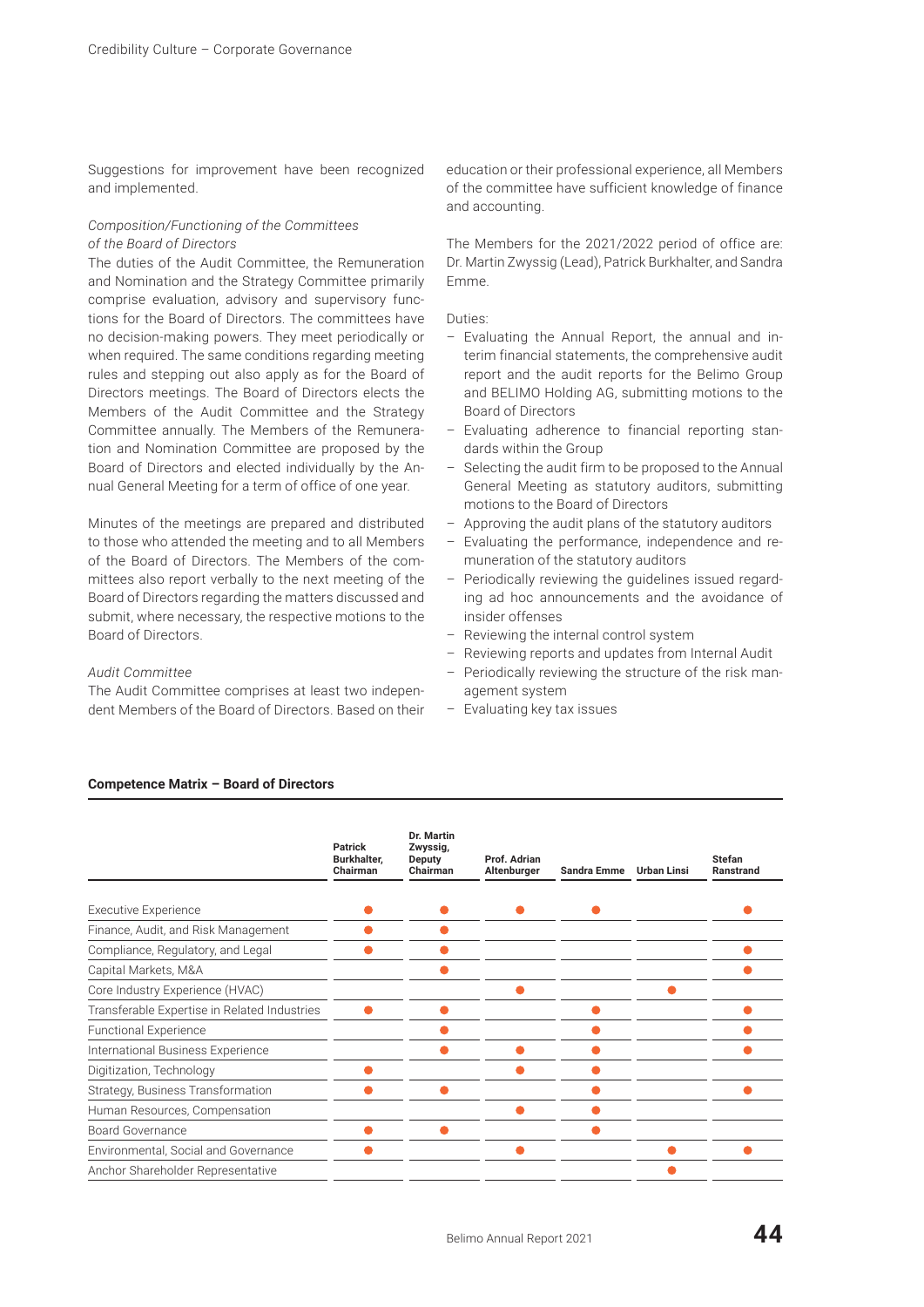The Audit Committee held two meetings in 2021 with the CEO, CFO, and internal and external auditors. The participation rate for meetings in 2021 was 100 percent. Each meeting took two hours on average, for a total of four meeting hours in 2021.

## **Audit Committee Meeting Attendance in 2021**

|                           | Feb 19 | <b>Nov 29</b> |
|---------------------------|--------|---------------|
| Dr. Martin Zwyssig (Lead) |        |               |
| Patrick Burkhalter        |        |               |
| Sandra Emme               | $-1$   |               |
|                           |        |               |

1) Sandra Emme has been elected to the Audit Committee in April 2021.

# *Remuneration and Nomination Committee*

The Remuneration and Nomination Committee comprises at least two non-executive, independent Members of the Board of Directors. A Member is considered independent if he or she has never, or at least not for the past three years, been a Member of the Executive Committee and has no, or only minimal, business relationship with the Company. The Members of the Remuneration and Nomination Committee are elected individually by the Annual General Meeting for a term of office of one year until the next ordinary Annual General Meeting. The following Members have been elected for the 2021/2022 period of office: Sandra Emme (Lead), Prof. Adrian Altenburger and Urban Linsi.

Information on the duties of the Remuneration and Nomination Committee is disclosed in the Remuneration Report on pages 24 to 29. The Nomination and Remuneration Committee is entitled to occasionally call in an external advisor on specific remuneration issues. In 2021, HCM International Ltd. was entrusted with services related to compensation issues for management members. HCM International Ltd. does not hold any other mandates for Belimo.

The Remuneration and Nomination Committee held five meetings in 2021. The participation rate for meetings in 2021 was 100 percent. Each meeting took 1.8 hours on average, for a total of nine meeting hours in 2021. The CEO, the CFO, and as of 2022, also the Global Head of Human Resources, participate in the meetings of the Remuneration and Nomination Committee.

## **Remuneration and Nomination Committee Meeting Attendance in 2021**

|                          |       | Feb 16 May 12 Aug 12 Nov 11 Nov 23 |  |  |
|--------------------------|-------|------------------------------------|--|--|
| Sandra Emme (Lead)       |       |                                    |  |  |
| Prof. Adrian Altenburger |       |                                    |  |  |
| Urban Linsi              | $-1)$ |                                    |  |  |

1) Urban Linsi has been elected to the Remuneration and Nomination Committee at the Annual General Meeting of March 28, 2021.

## *Strategy Committee*

The Strategy Committee comprises at least two Members of the Board of Directors.

The Members for the 2021/2022 period of office are: Prof. Adrian Altenburger (Lead), Patrick Burkhalter and Stefan Ranstrand.

## Duties:

- Assist the Board of Directors and the Executive Committee in providing insights and guidance relating to strategy matters.
- Facilitate the Board's review, discussion, and understanding of the Company's strategies and plans as developed by management.
- Advise on key questions of corporate strategy and support the strategic development of the Company.
- Assist the Executive Committee in developing and implementing the Company's strategies (e.g., Growth Strategy, Strategy Map, Strategic Initiatives, Functional Strategies, and Sales & Marketing Strategies).

The Strategy Committee held six meetings in 2021. The participation rate for meetings in 2021 was 94 percent. Each meeting took two hours on average, for a total of twelve meeting hours in 2021.

## **Strategy Committee Meeting Attendance in 2021**

|                                    | Mar 9 |  |  | May 11 Jun 30 Jul 22 Nov 5 Nov 12 |
|------------------------------------|-------|--|--|-----------------------------------|
| Prof. Adrian<br>Altenburger (Lead) |       |  |  |                                   |
| Patrick Burkhalter                 |       |  |  |                                   |
| Stefan Ranstrand                   |       |  |  |                                   |

## **Regulation of Authority**

The regulation of authority between the Board of Directors and the Executive Committee, which is headed by the CEO, is laid down in the organizational regulations (corporate schedule of responsibilities) of BELIMO Holding AG, in accordance with the articles of incorporation of BELIMO Holding AG. These describe the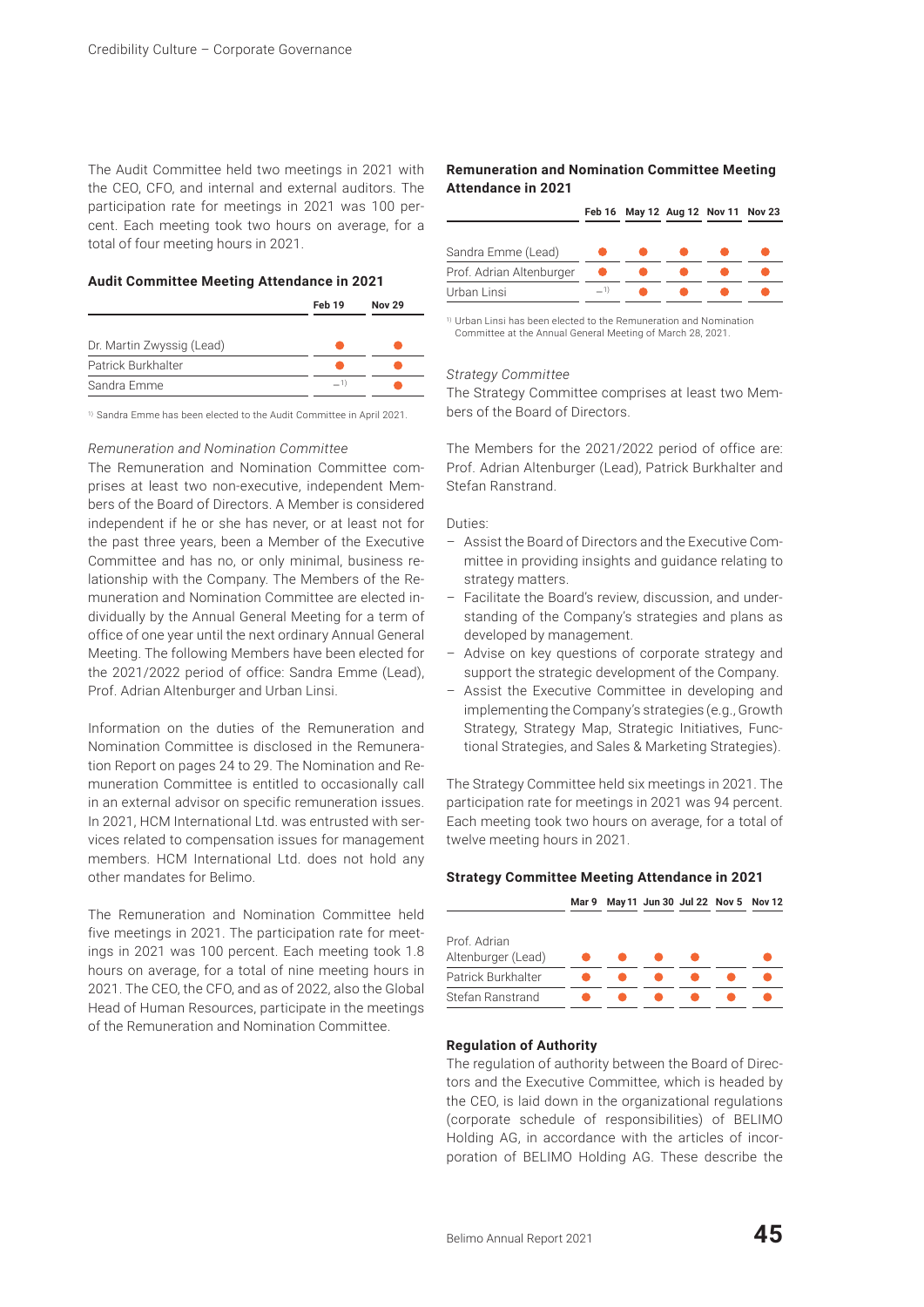## **Executive Committee**



## **Lars van der Haegen, Chief Executive Officer**

Lars van der Haegen (1968, Swiss citizen) was appointed CEO of the Belimo Group and Head of the Executive Committee in July 2015. Prior to that, he held various management positions at Belimo: Head of Product Management Air Volume Control Europe from 2000 to 2002, Head of Product Management and Marketing at Belimo Americas in Danbury (Connecticut, USA) from 2003 to 2006, Managing Director of Belimo Italy from 2007 to 2010 and Head of Americas and Member of the Executive Committee from 2011 to June 2015. Lars van der Haegen is a Building Technology Designer and further holds a Master of Business Administration (MBA) from Columbia Business School in New York (USA) and an MBA from London Business School (Great Britain).

#### **Mandates in listed companies**

He is a Member of the Board of Directors of Schweiter Technologies, Steinhausen (Switzerland).



## **Dr. Elena Cortona, Chief Technology Officer**

Dr. Elena Cortona (1970, Swiss and Italian citizen) was appointed Chief Technology Officer, Head of Group Division Innovation as well as Member of the Executive Committee in October 2020, effective June 2021. She has been working for the Schindler Group, Ebikon (Switzerland), in various positions since 2001; recently as Senior Vice President, Head of Digital Transformation in the CTO Division. She graduated in Mechanical Engineering at the Polytechnic University of Turin (Italy) and the RWTH Aachen (Germany). From 1996 to 2000, she completed her PhD in Mechanical Engineering at the Institute of Energy Technology (IET) at the ETH Zurich (Switzerland).

## **Mandates in listed companies**

She is a Member of the Board of Directors of Interroll, Sant' Antonino (Switzerland).



#### **Gary Economides, Head of Group Division Asia Pacific**

Gary Economides (1970, Australian citizen) was appointed Head of Group Division Asia Pacific and Member of the Executive Committee in November 2012. Prior to that, he was a product manager at Staefa Control System in Sydney (Australia) from 1994 to 1997, served in various management roles at Siemens Building Technologies in Hong Kong (China) from 1998 to 2005, and was Managing Director of Carel Asia in Hong Kong (China) from 2005 to 2009, and CEO of Carel Electronic in Suzhou (China) from 2009 to 2012. He holds a bachelor's degree in Mechanical Engineering from the University of Technology Sydney (Australia) and an MBA from the University of New South Wales, Australian Graduate School of Management in Hong Kong (China).



#### **Lukas Eigenmann, Head of Group Division Europe**

Lukas Eigenmann (1961, Swiss citizen) was appointed Head of Group Division Europe, and Member of the Executive Committee in July 2010. He joined the Company in 1984. Beginning in 1990, he held various management positions at Belimo Americas in Danbury (Connecticut, USA) until 1991 and in Vienna (Austria) from 1994 to 1996. From 2002 to 2010 he was Managing Director in Stuttgart (Germany). Lukas Eigenmann is an Electronics Technician TS.

#### **Mandates in non-listed companies**

In March 2021, Lukas Eigenmann was elected to the Board of Directors of Apaco AG, Grellingen (Switzerland).

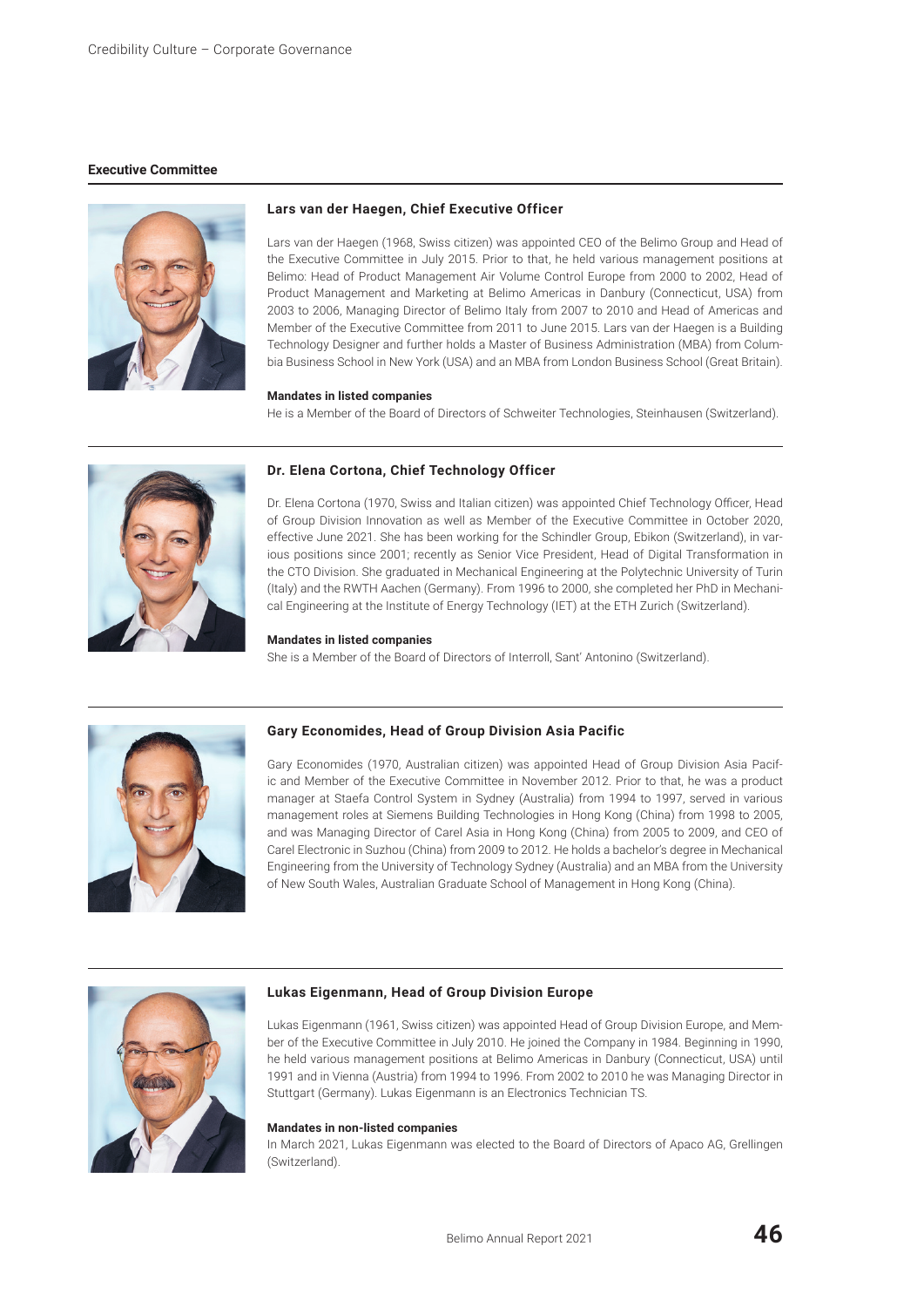

# **James W. Furlong, Head of Group Division Americas**

James W. Furlong (1960, American citizen) was appointed Head of Group Division Americas and Member of the Executive Committee in March 2016. Prior to that, he held management positions with the building equipment provider York International from 1991 to 1999 and with Baltimore Aircoil Company from 1999 to 2008. From 2008 to 2016, he was Vice President of Industrial Refrigeration at Johnson Controls. He holds a bachelor's degree in Chemical Engineering from Manhattan College (New York, USA), an MBA from Loyola University (Maryland, USA) and is a licensed Professional Engineer in the State of Connecticut (USA).



## **Louis Scheidegger, Head of Group Division Production**

Louis Scheidegger (1966, Swiss citizen) has been Head of the Group Division Production since 2008 and was appointed Member of the Executive Committee in March 2019. He joined Belimo in 1991 and studied electrical engineering at the Zurich University of Applied Sciences (ZHAW) in Winterthur (Switzerland). From 2001 to 2002 he attended the International Senior Management Program at the St. Gallen Business School (Switzerland) and from 2015 to 2016 the Asia Executive Certificate Program at the University of St. Gallen (Switzerland).



#### **Dr. Markus Schürch, Chief Financial Officer**

Dr. Markus Schürch (1971, Swiss citizen) was appointed Member of the Executive Committee in September 2018 and Head of Group Division Finance and Business Services as well as Chief Financial Officer in January 2019. Prior to that, he worked at Landis+Gyr in Zug (Switzerland) in various positions from 2004 to 2018. Most recently, he served as Senior Vice President & CFO for the EMEA (Europe, Middle East & Africa) region of the company from 2012 to 2018. Before joining Landis+Gyr, he was engaged as a consultant and project manager at McKinsey in Zurich (Switzerland) from 1999 to 2004. Dr. Markus Schürch holds a doctorate and a degree in Chemical Engineering from ETH Zurich (Switzerland), Dr. sc. tech. ETH.

#### **Changes in the Executive Committee during the Reporting Period**

**Dr. Elena Cortona** was appointed Chief Technology Officer (CTO), Member of the Executive Committee, and Head of Group Division Innovation in October 2020, effective June 2021. She took over from Louis Scheidegger, Head of Group Division Production, who had been acting as temporary head of the Group Division Innovation.

Moreover, as communicated in February 2021, **Lukas Eigenmann,** Head of the Group Division Europe, and Member of the Executive Committee, has decided to step down from his current position at the end of 2021. He was succeeded by Dr. Adrian Staufer, who became the new Head of the Group Division Europe and Member of the Executive Committee as of January 1, 2022. More information on former Members of the Executive Committee can be found in our Annual Report 2020 available under the following link:

[https://www.belimo.com/mam/corporate-communications/investor](https://www.belimo.com/mam/corporate-communications/investor-relations/financial-reports/2021/Annual_Report_2020.pdf)-relations/financial-reports/2021/Annual\_Report\_2020.pdf

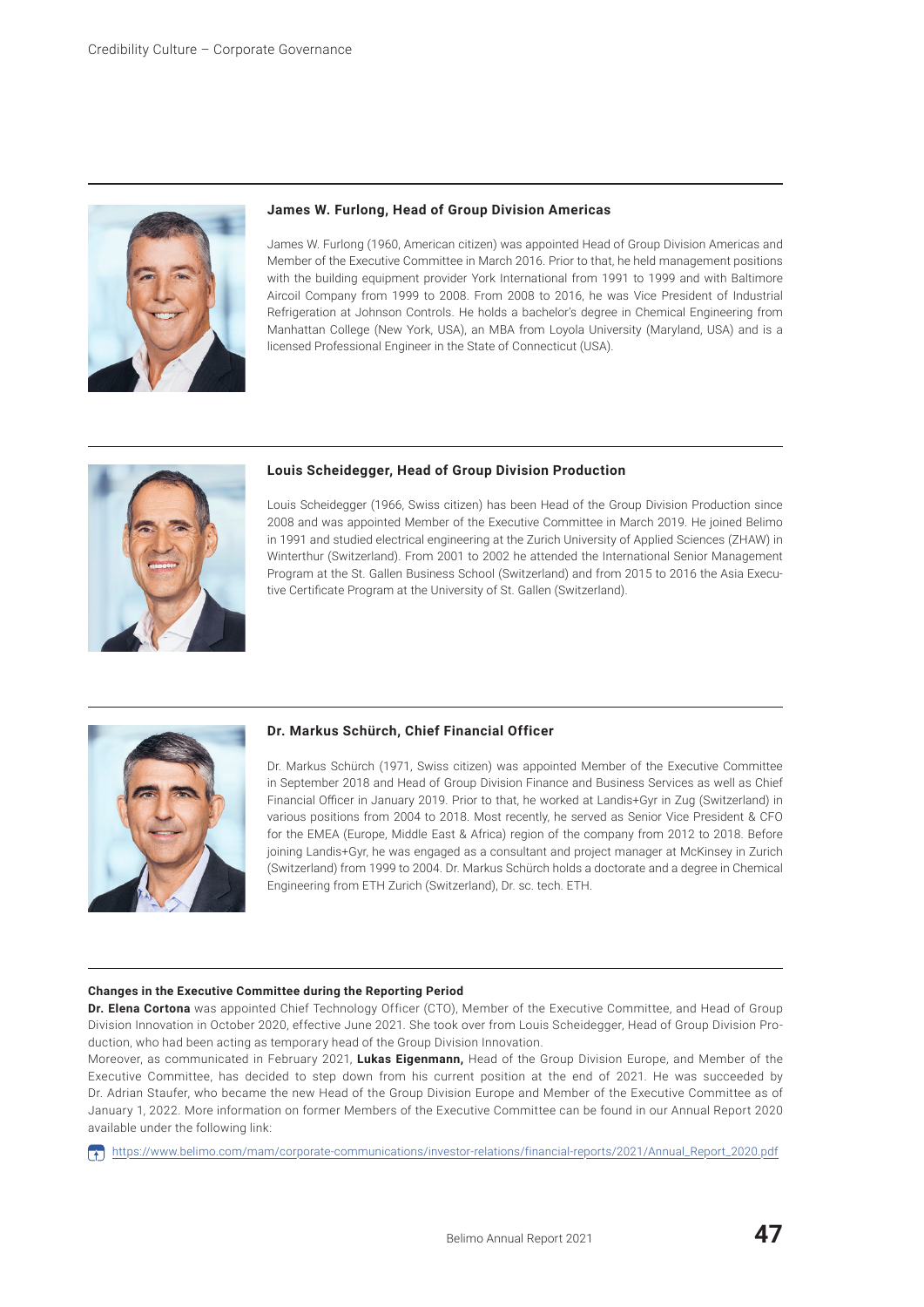## **Diversity: Comply or Explain**

Belimo currently does not comply with the requirements of the Swiss Code of Best Practice for Corporate Governance with respect to gender benchmarks for the Board of Directors (BoD) and Executive Committee (EC) of listed companies, which has been in force since January 1, 2021. During the reporting period, however, various initiatives have been launched to actively promote diversity within the Company:

- 1. **Leadership Accelerator Program** with diversity quotas for the succession planning of senior leadership roles (see page 34 for more information).
- 2. Introduction of a gender quota in the selection lists for **appointments to BoD and EC positions.**
- 3. Filling of the **CTO position** with a female executive (Dr. Elena Cortona), as of June 2021.
- 4. Appointment of a female **Global Head of Human Resources** who is also a Member of the extended EC (Sandra Pitt), as of January 2022.

general duties and define who holds the decision-making authority for which transactions.

In addition to decisions regarding the tasks that are defined under article 716a of the Swiss Code of Obligations as being irrevocable and non-assignable, the Board of Directors also reserves the right to approve significant transactions relating to the implementation of strategy and important organizational, financial, and staffing matters in the operational area.

# **Information and Control Instruments in Relation to the Executive Committee**

The Board of Directors is integrated in the management information system of the Belimo Group at the appropriate level. At the end of each quarter, in addition to the monthly reporting, the Board of Directors receives commented, unaudited financial statements and key figures of the Group. Furthermore, forecast figures are distributed quarterly, and at the end of the third quarter, the Board receives the detailed projection for the current year as well as the budget for the following year.

During a strategy workshop with the Executive Committee in the first half-year, the board discusses the results of medium-term planning covering a period of five years as well as qualitative strategic targets.

The written reports are supplemented by verbal information from the CEO or CFO at every meeting of the Board of Directors. In special cases, the CEO informs the Board of Directors without delay regarding the matter in question. The Chairman of the Board of Directors maintains regular contact and discussions with the CEO and is kept up to date by him or her on all transactions and issues that are of fundamental importance or that have wider implications.

The Board of Directors is responsible for risk management, the Executive Committee for its operational implementation. A Company-wide risk assessment is carried out annually, using a systematic risk management methodology. The assessment is based on group workshops and individual interviews and contains three phases: risk identification and evaluation, causes and action analysis, and implementation of the actions defined. The result of the risk assessment is discussed with and approved by the Board of Directors.

# **Executive Committee**

Together with the other Members of the Executive Committee, the CEO manages the operations of the Group. He or she is responsible for drawing up, implementing, and achieving the Group's corporate targets. The Executive Committee handles all transactions that are of significant importance to the Belimo Group.

The main duties of the Executive Committee are as follows:

- Developing and implementing the overall strategy and the overall budget
- Drawing up and implementing the structures and systems necessary for the management of the Group
- Making optimal use of Group resources
- Utilizing potential synergies present within the Group
- Promoting cooperation and communication within the Group
- Preparing motions that fall within the authority of the Board of Directors

## **Members of the Executive Committee**

The Executive Committee comprised a total of seven Members as of December 31, 2021.

## **Further Activities and Relationships**

Personal details and further activities and relationships of the individual Members of the Executive Committee are shown on pages 46 to 47.

## **Mandates**

No Member of the Executive Committee may hold more than two additional mandates in the ultimate strategic management bodies or on the ultimate boards of listed companies which do not belong to the Belimo Group.

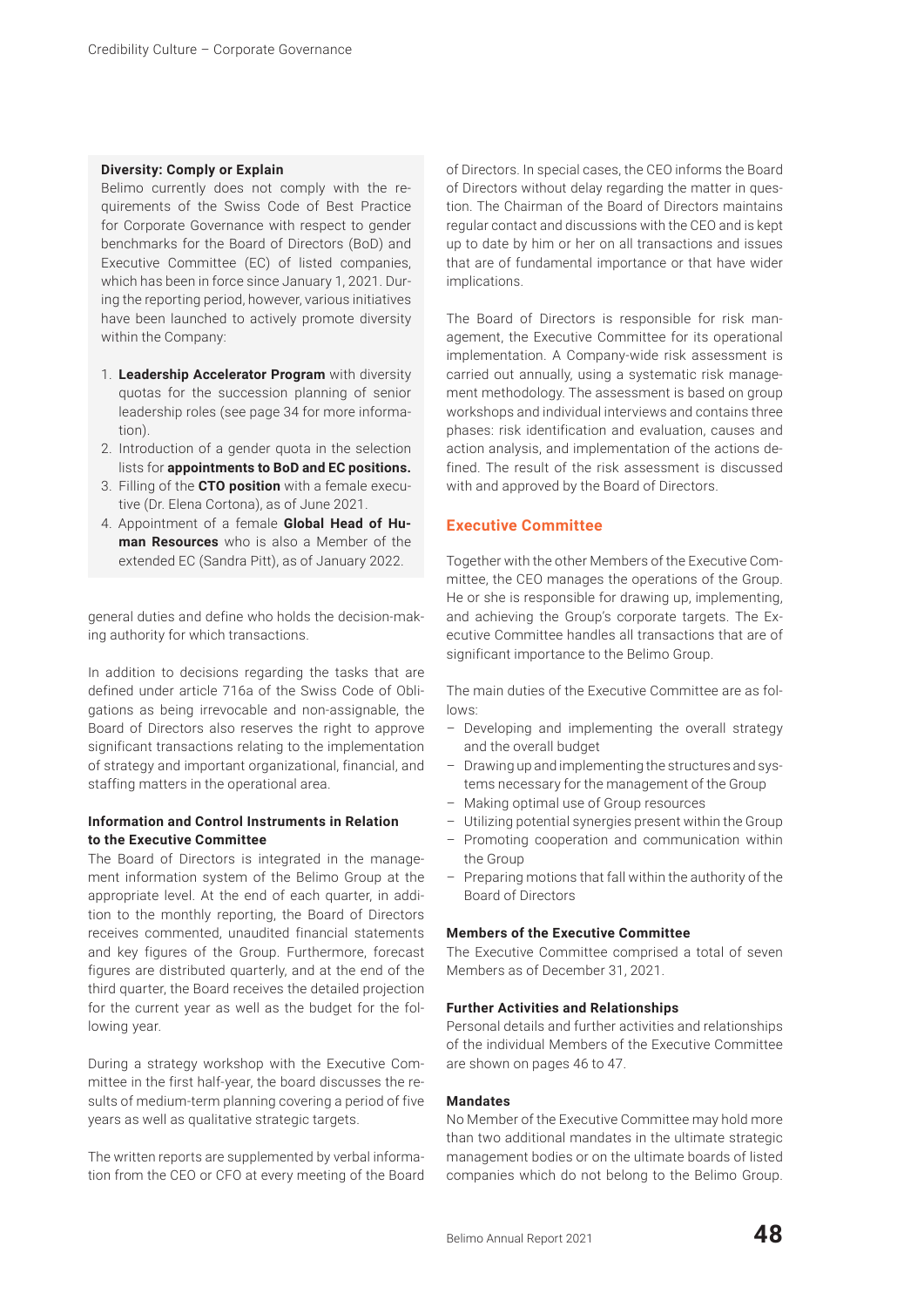The Board of Directors may allow a maximum of two exceptions per member in specific cases.

The acceptance of a maximum of four mandates in the ultimate strategic management bodies or on the ultimate boards of non-listed companies which do not belong to the Belimo Group is permissible for a Member of the Executive Committee, as long as the Member of the Executive Committee is not impaired in exercising his or her obligations to the Belimo Group.

## **Management Contracts**

There are no management contracts with companies or individuals outside the Belimo Group.

# **Committee Responsible for Decision-Making on Economic, Environmental, and Social Topics**

At the Executive Committee level, economic, environmental, and social topics are managed by the CEO, CFO, and the CTO. They are supported by the Head of Global Quality and the Head of Strategy & Brand Management as Members of the Sustainability Steering Committee.

## **Remuneration, Participations and Loans**

Details on the principles of the remuneration system, the granted remuneration, participations and loans to current and former Members of the Board of Directors and the Executive Committee are provided on pages 24 to 29 in the Remuneration Report and in the notes to the financial statements of BELIMO Holding AG on page 134 of this Annual Report.

# **Shareholders' Rights of Influence**

## **Limitation of Voting Rights and Proxies**

Each share entered in the share register on the date determined in advance by the Board of Directors entitles the holder to one vote at the Annual General Meeting.

Every shareholder may have his/her shares represented at the Annual General Meeting by a proxy appointed in writing or by the independent voter representative provided for by law. The proxy need not be a shareholder. The independent voter representative is elected by the Annual General Meeting for the term of office of one year, including the subsequent Annual General Meeting. The Board of Directors may issue procedural rules for participation, representation, and the issuing of instructions. Shareholders can appoint their proxy and issue instructions to the independent voter representative electronically. The independent voter representative is obliged to exercise the voting rights that he/she represents as per these instructions. The general instruction to vote in accordance with the Board of Directors is deemed to be a valid instruction for exercising the right to vote.

See the provisions under the note regarding limitations on the transferability of shares and nominee registrations in the respective Corporate Governance section on page 39 to 40.

## **Quorum as per Articles of Incorporation**

The Annual General Meeting resolves and elects with the absolute majority of votes cast, insofar as the law does not stipulate otherwise. In the event of a tie, the Chairman of the meeting shall cast the deciding vote. If an absolute majority is not reached in a first election round, a relative majority shall be decisive in the second round. Resolutions based on article 704 of the Swiss Code of Obligations require at least two thirds of the votes represented and the absolute majority of the nominal values of the shares represented.

#### **Convening the Annual General Meeting**

The Annual General Meeting is convened in accordance with the Swiss Code of Obligations by being announced once in the Swiss Official Gazette of Commerce, and, for information purposes, by written invitation to the registered shareholders. The provisions do not contain any rules that are in violation of statute.

# **Including Items in the Agenda for the Annual General Meeting**

Voting shareholders representing shares with a nominal value of at least CHF 10 000 may request the inclusion of an additional item in the agenda of the Annual General Meeting. Such requests shall be submitted in writing to the Chairman of the Board of Directors not later than 45 days prior to the Annual General Meeting.

#### **Entry in the Share Register**

For administrative reasons, the share register is closed for approximately ten days before an Annual General Meeting. The exact date will be determined by the Board of Directors of BELIMO Holding AG and is published in the invitation to the Annual General Meeting.

# **Change in Control and Defensive Measures**

## **Obligation to Make an Offer to Buy Shares**

The articles of incorporation do not contain any provisions with respect to opting out or opting up.

## **Change of Control Clauses**

Information on change of control clauses for Members of the Board of Directors and Executive Committee is on pages 24 to 29 of the Remuneration Report.